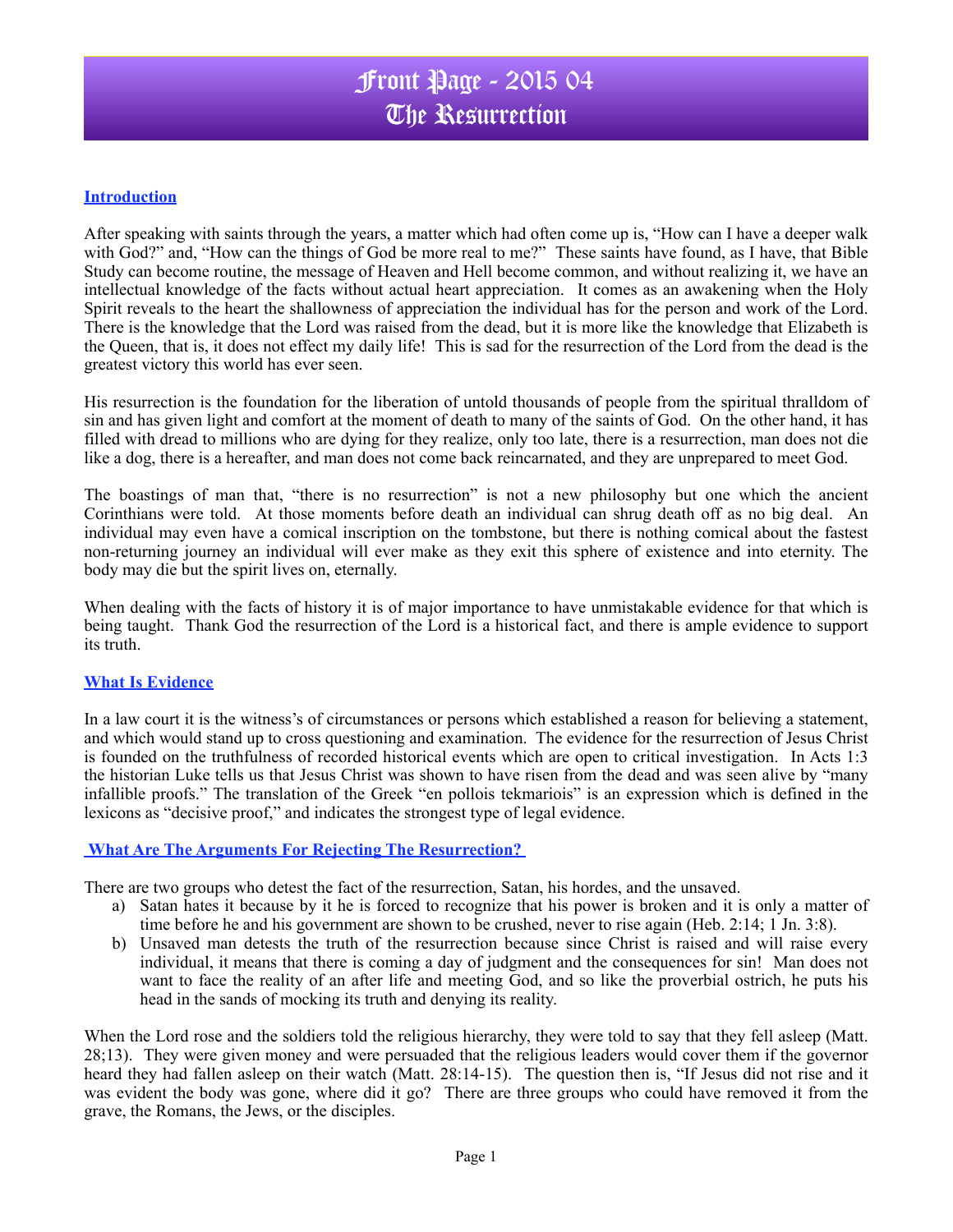## Front Page - 2015 04 The Resurrection

- a) There would be no advantage in the Romans stealing the body and saying He had risen for this would have caused a riot in wanting the body for a burial and seen as an act of desecration. It would have resulted in major political upheavals among other things.
- b) The Jews would not have stolen the body for it was to their advantage for Him to be dead. Furthermore, why would they have gone to Pilate seeking grave security so that the disciples could not steal it if they were going to take and perpetrate the notion that He had risen? It would have gone contrary to all they desired when they cried: "Away with him" (Jn. 19:15).
- c) The disciples could not have stolen the body for with the soldiers guarding the tomb the fishermen were no match for those whose lives were at stake had it been taken. Again, since they were going to preach a message of hope and peace with God, a message of truth, how could any aspect of this be proclaimed if they knew it was all a lie and a hoax. They would have been nothing other than con men.

Throughout the years men have sought to disprove the resurrection, and they all believe in their theories despite being void of any evidence proving their hypothesis. Some believe in:

- a) **Cryogenic freezing** where the body is frozen to -196 degrees Celsius, and when science and medicine has advanced sufficiently the individual will be brought back to life. They would then be as they were without the disease which caused their death!
- b) **Reincarnation** in which the individual comes back to life in a higher or lower life form! If in a previous life the individual was good they will rise to a higher rank of humanity, but if lower, then they will stick to a lower form.
- c) Still others believe that if cremated and the ashes scattered, especially over the ocean or rivers, God will never be able to raise them from the dead and thus cheat resurrection of its power.
	- i) All this is without a shred of evidence and merely the foolish imagination of man in seeking to eradicate any possibility of consequences for sin.
- d) There are also those who teach that the body of the Lord was stolen. This was first presented by the religious bodies who denied the resurrection. When the soldiers reported to the chief priests that the stone had been rolled away, they were given "a large sum of money" to tell the story that, "His disciples came during the night and stole him away while we were asleep" (Matt. 28:11-15). To this the question is, "Why would the disciples steal the body and then hold up a myth as truth and be willing to suffer and die for it?" Furthermore, what value would it have been for the enemies of the Lord to steal the body? Had this been the case, all they had to do was present the corpse when the disciples began preaching that Jesus was alive.
- e) Some teach that the Lord went into a coma, a theory which originated by Paulus in 1828. According to this the Lord did not die but being crucified through weakness (2 Cor. 13:4) he slipped into a coma and was presumed dead. Later, in the cool of the tomb, he revived and leaves the tomb. Of course the spear which was plunged into His side, even had He not been dead, would have killed him. It was the only mortal wound the Lord received. Furthermore, logic makes it clear that having been crucified, buried in a tomb for three days, void of any medication, being greatly weakened yet able to slip out of the grave clothes takes a great deal of imagination. The same goes for the "drugged Jesus" theory.
- f) Another imaginative theory is that the women and the disciples went to the wrong tomb. This foolishness was presented by Kirsopp Lake (1872-1946). He suggests that the women mistook the location of the actual tomb where Jesus' body lay and a young man (who was not an angel), seeing their confusion points them in the right direction saying: "He is not here, see the place where they laid him," but the women misunderstand, mistakenly thinking the young man was announcing the resurrection. However, when one looks at the facts this is patently foolish to the extreme. However, many tombs would have had a Roman guard, or the Roman seal? Having buried my own mother ten months ago, I could bring an individual to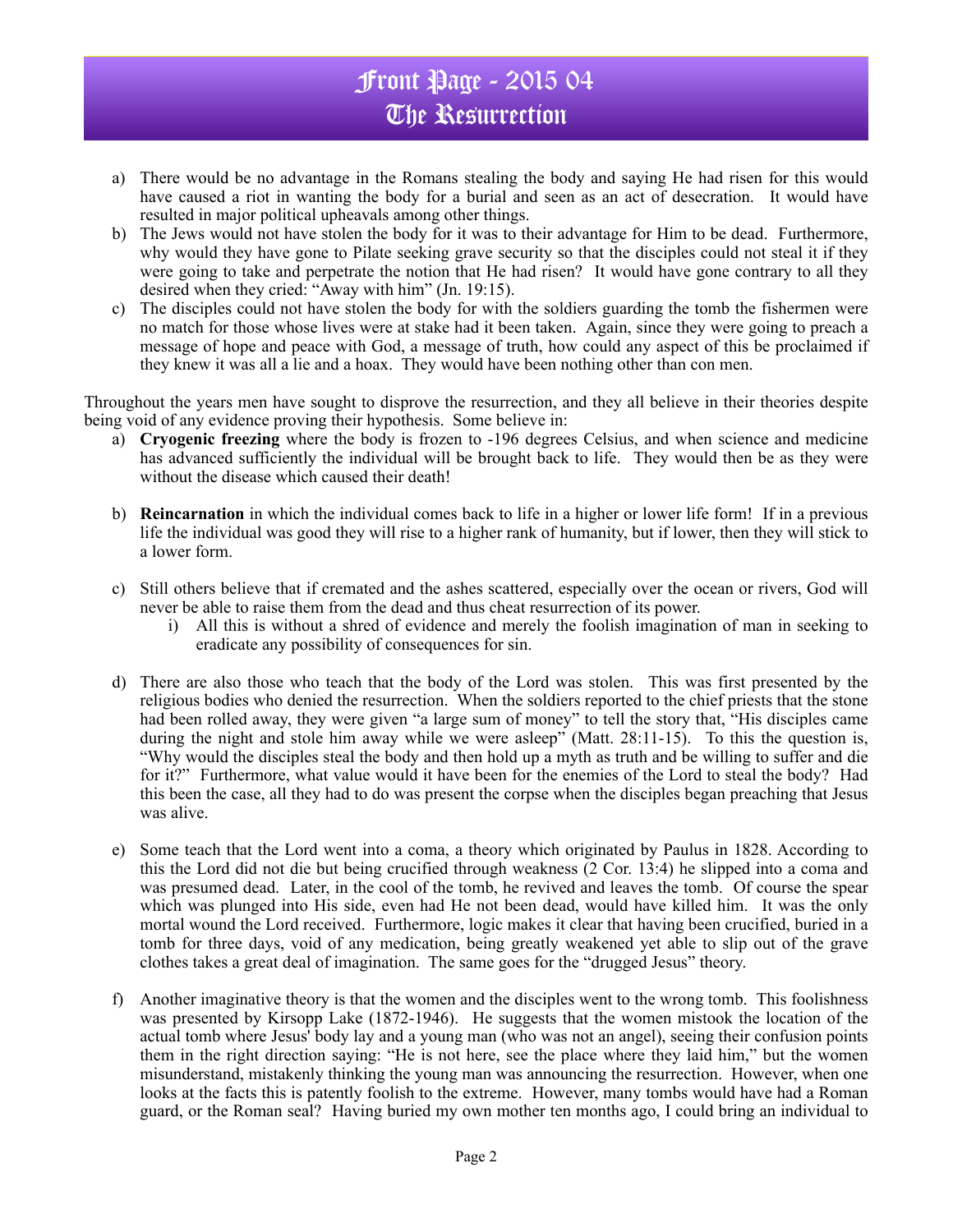## Front Page - 2015 04 The Resurrection

the very spot. Surely the women and the disciples could not have been mistaken on where the Lord was buried three days later.

- g) The "Vision Theory" was the teaching of Rudolf Bultmann (1884-1976) who denied the bodily resurrection of the Lord. His teaching is that the disciples had visions of the risen Christ. The poor folk were full of hopeful imaginations and hallucinated. This is as unintelligent as the "telepathy theory" and is akin to the "spiritual metaphor theory" when the Lord communicated to his own like Saul by mental telepathy.
	- i) All these are because man does not believe in the power and Word of God.

There has been many other scientists, etc., who have sought to disprove the resurrection, and in their attempts to prove its fallacy came to the conclusion it was true. Resurrection is not a myth. These were learned men such as: Frank Morison, the English journalist who ended his research by writing, "*Who moved the stone*?" in defense of the resurrection of Christ. C.S. Lewis, a Cambridge scholar and atheist, for his book, "Mere Christianity," wrote the following sentiments: "*Because the evidence was compelling there was no escaping it. I was brought in kicking, struggling, resentful, and darting my eyes in every direction for a chance of escape.*" Then as a spiritually broken man wrote: "*The God whom I so earnestly desired not to meet became my Lord and Savior*". To these could be added Josh McDowell, Dr. Gary Habermas, John Warwick Montgomery, Malcolm Muggeridge, and Sir William Ramsey.

#### **The Resurrection of The Lord Is a Fact**

What are the evidences for the resurrection of the Lord?

- a) One of the greatest evidences of the resurrection of Jesus Christ comes from those who were diametrically opposed to such a notion, and not only stood vehemently against it, but sought by all means to show its foolishness.
	- i) Paul in 1 Corinthians, when dealing with the evidences of the resurrection, did not gather a group of "yes men" but those who did not believe, and having seen the evidence had a decision to make. "Will I accept the evidence or reject it?" Stubborn rejection gave way to reality and untold thousands of people believed in the resurrection.
	- ii) Peter we read he "sat with the servants, to see the end" (Matt. 26:58). He never for a moment believed Jesus would rise from the dead.
	- iii) James, one of the Lord's brethren, certainly did not believe in Him (Jn. 7:5).

#### **The Effect Of Conscious Living In The Appreciation Of The Resurrection Of Christ**

The resurrection of Christ, as a living reality, has a profound effect on the believer. Logically, since the healing of the deadly wound of the beast causes wonder and worship (Rev. 13:3-4), how much more ought there to be the wonder and worship of Christ who not only rose from the dead, but defeated the powers of darkness and destruction. By His resurrection Christ:

- a) Confirms the faith of the believer. (1 Cor. 15:2)
- b) Convicts of its reality by reasoning. (1 Cor. 15:5-9; 35-41)
- c) Creates hope in the darkest hours. (1 Cor. 15:42-57; 1 Thess. 4:13-18)
- d) Is the fulfillment of resurrection prefigured. (Lev. 23:10)
- e) Is the proof of a coming harvest. (1 Cor. 15:20)
- f) Lives in the power of an endless life. (Heb. 7:25; Rev. 1:18)

#### **The Importance Of The Lord's Resurrection**

What if the Lord did not rise from the dead? The resurrection of the Lord is of such momentous importance that it cannot be overlooked or modified in any way. Without it:

a) The fidelity of the claims of Christ would be disallowed. (Matt. 12:39-40)